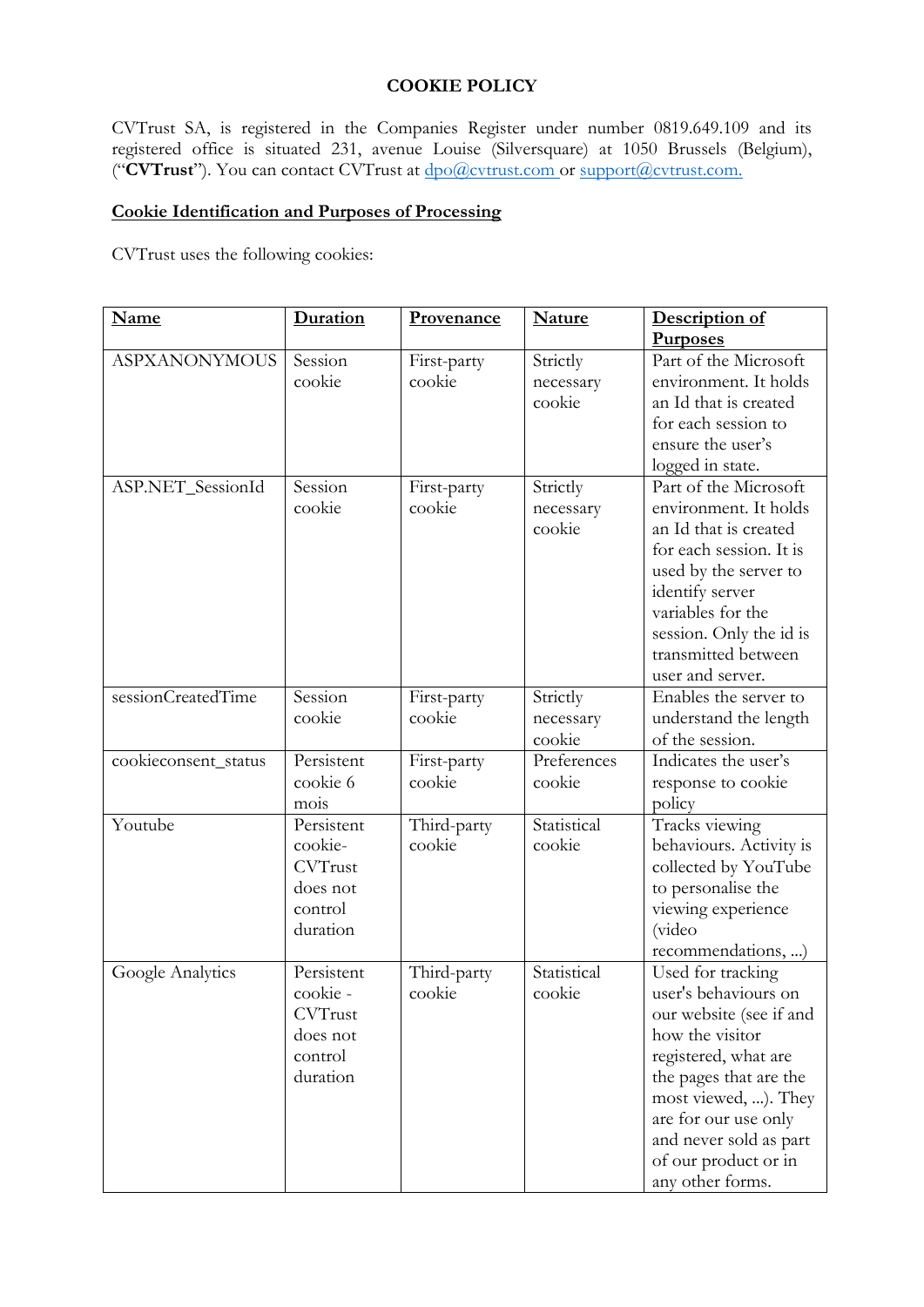| LinkedIn | Persistent<br>cookie-<br><b>CVTrust</b><br>does not<br>control<br>duration | Third-party<br>cookie | Statistical<br>cookie | Used to identify<br>parties interested in<br>CVTrust services for<br>direct marketing<br>campaigns and to<br>evaluate the LinkedIn                        |
|----------|----------------------------------------------------------------------------|-----------------------|-----------------------|-----------------------------------------------------------------------------------------------------------------------------------------------------------|
|          |                                                                            |                       |                       | marketing campaign.                                                                                                                                       |
| Facebook | Persistent<br>cookie-<br><b>CVTrust</b><br>does not<br>control<br>duration | Third-party<br>cookie | Statistical<br>cookie | Used to identify<br>parties interested in<br>CVTrust services for<br>direct marketing<br>campaigns and to<br>evaluate the Facebook<br>marketing campaign. |

# **How to Delete the Cookies**

You can manage/delete cookies as you wish - for details, see [aboutcookies.org.](https://www.aboutcookies.org/)

You also can manage your cookies preferences using the following links for some of the most popular internet browsers:

Internet Explorer - [https://www.microsoft.com/info/uk-en/cookies.mspx](https://privacy.microsoft.com/en-gb/privacystatement) Google Chrome - [https://support.google.com/chrome/bin/answer.py?hl=en-](https://support.google.com/chrome/bin/answer.py?hl=en-GB&answer=95647&p=cpn_cookies)[GB&answer=95647&p=cpn\\_cookies](https://support.google.com/chrome/bin/answer.py?hl=en-GB&answer=95647&p=cpn_cookies) Firefox- [http://support.mozilla.org/en-US/kb/Blocking%20cookies](https://support.mozilla.org/en-US/kb/Blocking%20cookies) Safari - [https://support.apple.com/kb/ph19214?locale=en\\_US](https://support.apple.com/kb/ph19214?locale=en_US) Opera - [http://www.opera.com/help/tutorials/security/privacy/](https://www.opera.com/help/tutorials/security/privacy/)

# *Removing cookies from your device*

You can delete all cookies that are already on your device by clearing the browsing history of your browser. This will remove all cookies from all websites you have visited. Be aware though that you may also lose some saved information (e.g. saved login details, site preferences).

#### *Managing site-specific cookies*

For more detailed control over site-specific cookies, check the privacy and cookie settings in your preferred browser

#### *Blocking cookies*

You can set most modern browsers to prevent any cookies being placed on your device, but you may then have to manually adjust some preferences every time you visit a site/page. And some services and functionalities may not work properly at all (e.g. profile logging-in).